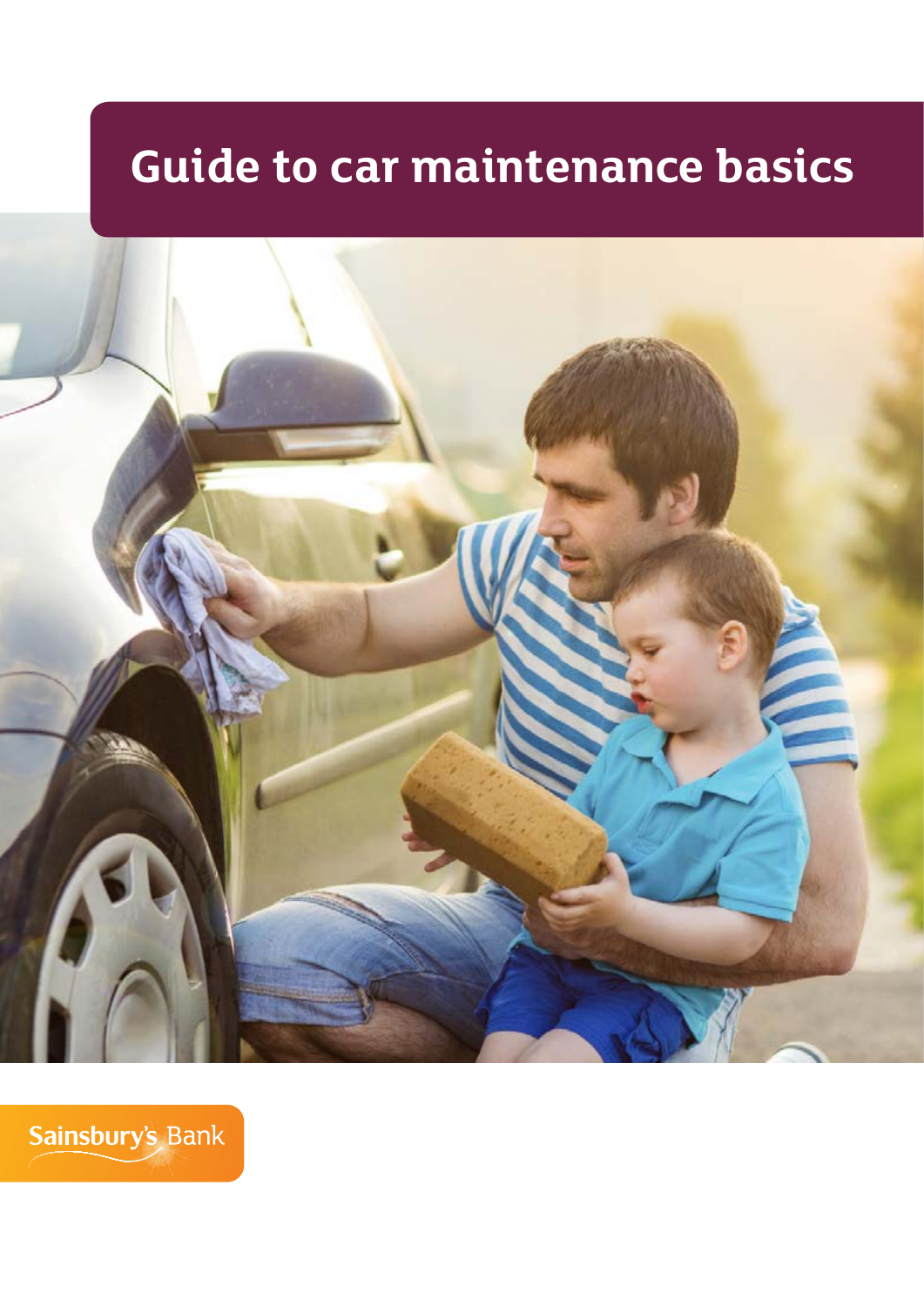### **Contents**

Click on a title below to jump straight to that section.

**Servicing your car Basic car maintenance checklist Toolkit and in-car essentials Dashboard warning lights Staying safe and legal**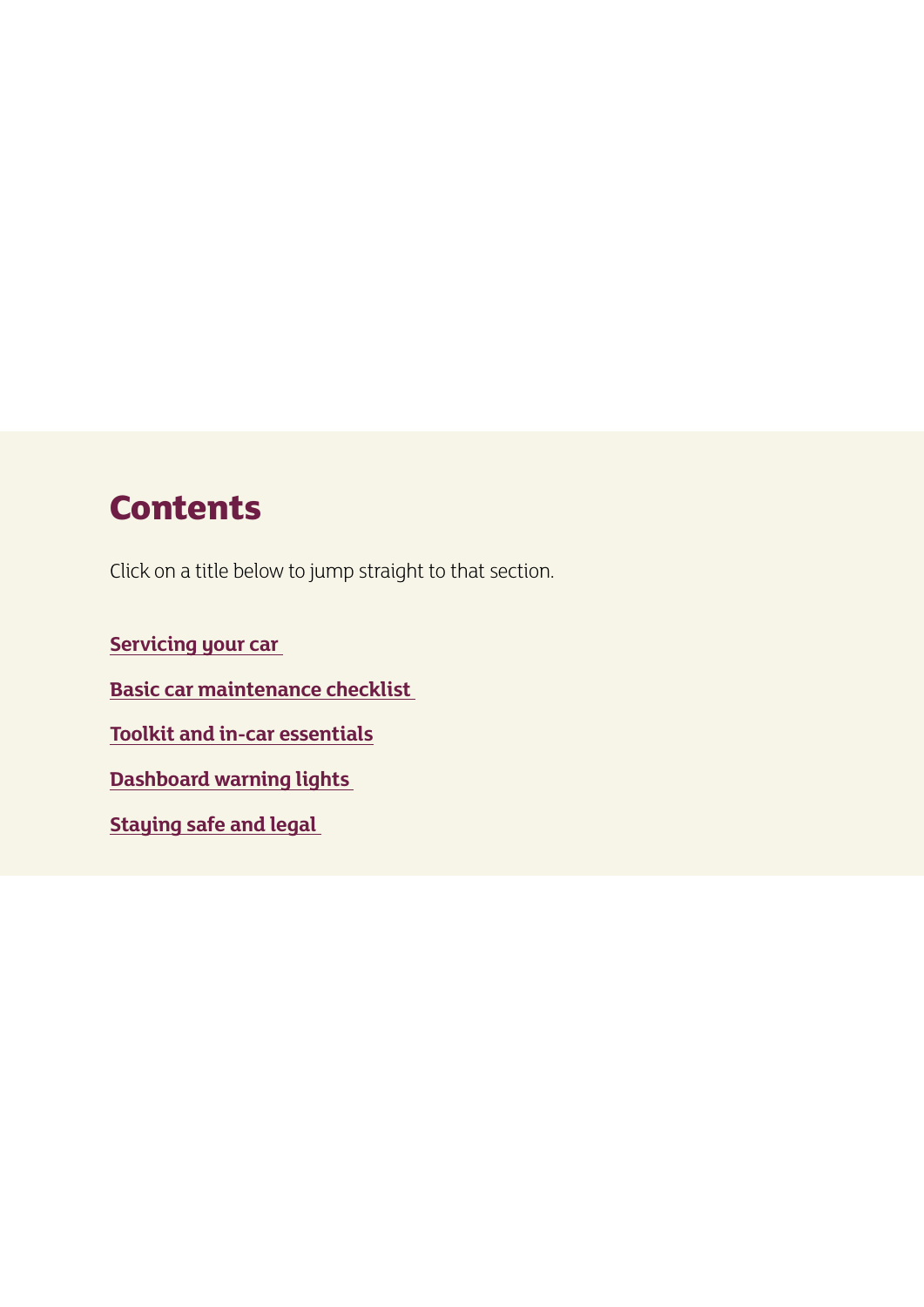# **Servicing your car**

Keeping your car in good condition and servicing it regularly is worthwhile, both from a safety and a financial point of view.

Addressing problems at an early stage is likely to cost you significantly less than if they develop into more serious issues. Safety-wise, neglecting to service and maintain your car properly could pose a risk, if for example something goes wrong with your tyres or brakes while you are out on the road.

Your manufacturer's handbook should tell you the following:

- How often to get your car serviced
- How often regular maintenance tasks should be carried out
- When replacement parts need to be changed

### **What does car servicing involve?**

Servicing is carried out by a professional mechanic, either at a dealership or an independent garage. Dealerships sometimes charge more, but if they sell your make of car, they may have a better understanding of the faults it tends to develop.

Depending on how long it's been since your last check and how many miles you have driven in that period, you may be recommended a basic check or a more comprehensive examination.

### **Generally, a service will cover the following areas:**

- the engine
- steering & suspension
- fuel
- exhaust
	- **brakes**
- **electrical**

drive system

• tyres & wheels

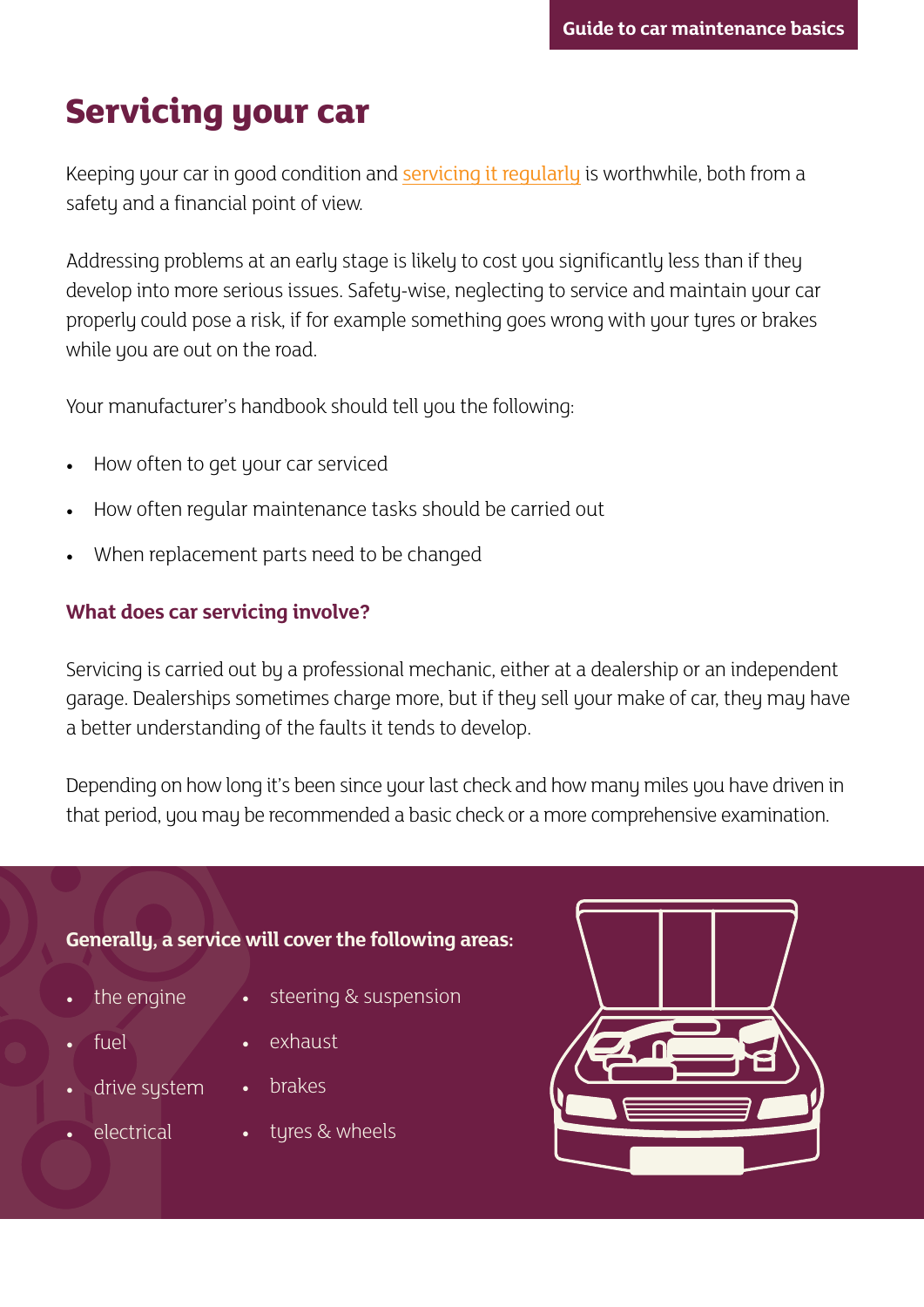

### **Basic car maintenance checklist**

The following checklist is not exhaustive, and it's recommended that you refer to your car manufacturer's handbook for more information. If in doubt, a professional mechanic should be able to help.

### **Motor oil**

Your vehicle needs motor oil, which you can buy at a garage or car accessory shop. If the oil is too high or too low it can cause trouble for your engine. It's a good idea to check the oil regularly and always before longer journeys.

### **Water and coolant / antifreeze**

Coolant is the liquid that, diluted with water, goes into your car's radiator and prevents it from freezing in cold temperatures, or overheating in hot temperatures.

- Your manufacturer's handbook should tell you which type of coolant to use
- $\blacktriangleright$  The water to coolant concentration may differ from season to season check your manufacturer's handbook for details relating to your make and model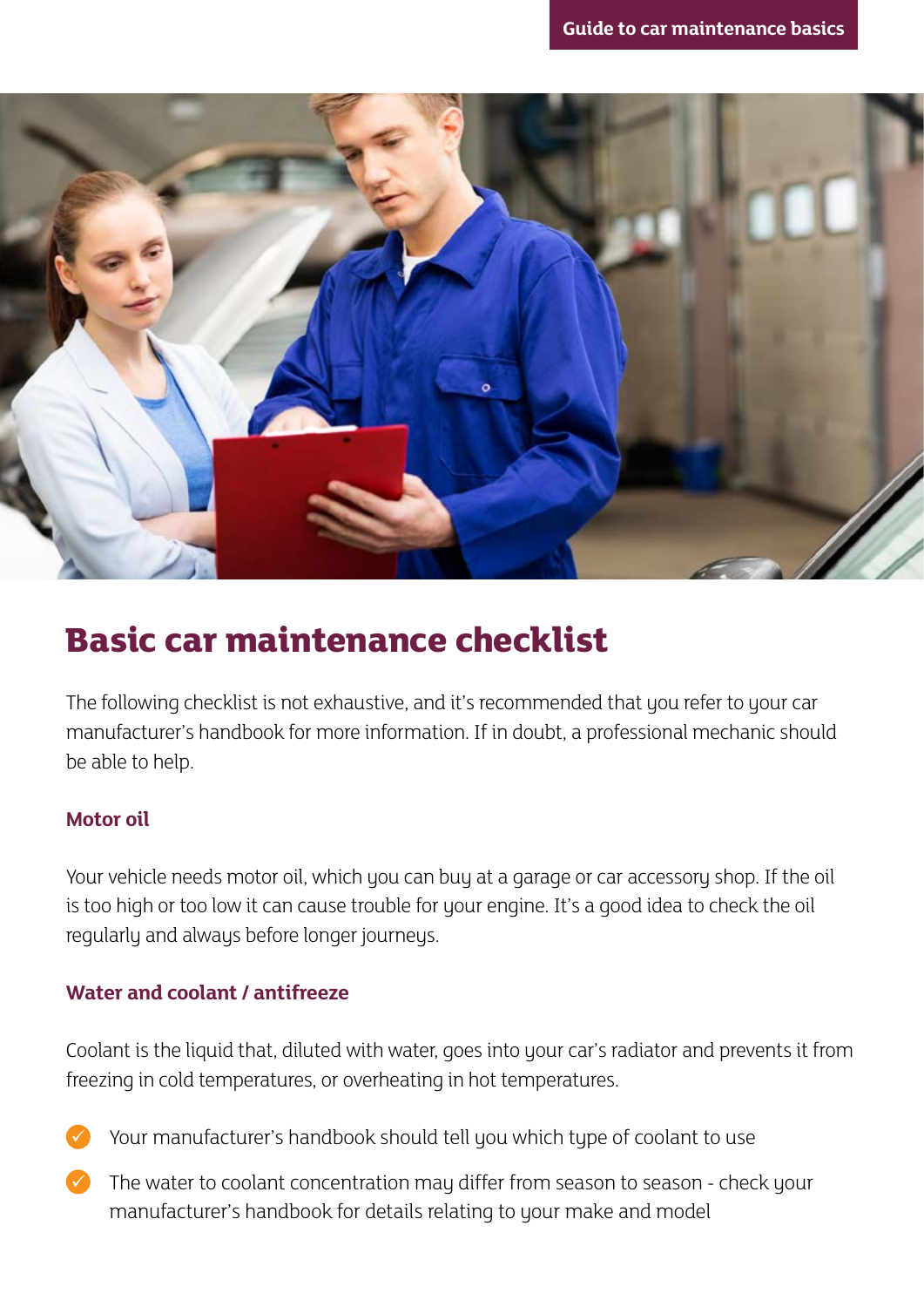- $\blacktriangleright$  If you're in a hard water area, consider diluting coolant with deionised / distilled water
- To avoid injury, only ever open the radiator cap on a cold engine

### **Tyre pressure and tread**

- Make sure that you check your tyre pressure and tread regularly
- Consult your manufacturer's handbook for your car's correct air pressure
- Both over-inflated and under-inflated tyres can be unsafe
- Incorrect tyre pressure can increase fuel consumption and wear tyres out more quickly
- $\sqrt{\phantom{a}}$  Check your tyre pressure weekly
- You are legally obliged to ensure your tyre tread is at least 1.6mm deep
- Regularly inspect your tyres for cuts or damage and have any issues seen to
- Don't forget to check your spare tyre for all of the above

### **Lights**

It's worth asking a friend to help you check your lights regularly, making sure the brake, indicator and fog lights all work. Check that lights are properly adjusted to prevent dazzling other road users. A qualified mechanic can check / adjust the lights for you.

### **Windscreen**

Good maintenance and regular inspections for any damage on your windscreen can save you money in the long run.

- $\blacktriangleright$  A small chip can grow into a crack if left unattended
- A chip in your line of sight that's larger than 10mm could result in a failed MOT
- Any windscreen chip that's larger than 40mm could lead to a failed MOT
- Make sure that your screen wash remains topped up
- $\blacktriangleright$  Check your windscreen wipers regularly and replace when necessary

Many car insurance policies will cover damage to your windscreen, and possibly other parts,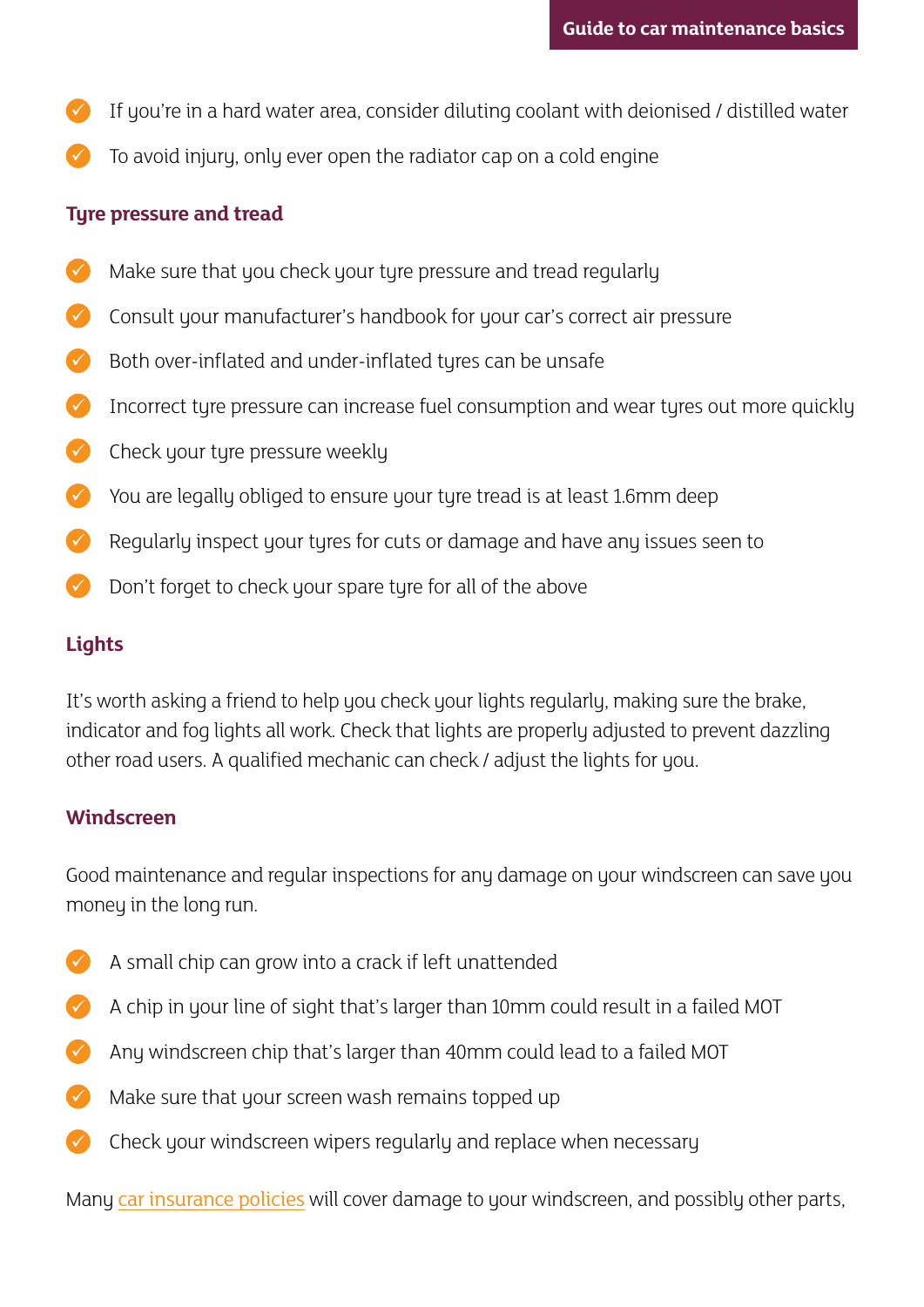like sunroofs and windows. This should not affect your No Claims Discount, but check your car insurance policy to be sure.

### **Bodywork**

It's a good idea to wash your car regularly (keeping it free from the likes of mud, bird droppings and salt) and having small bumps, scrapes or rust spots looked at sooner rather than later.

### **Cleaning**

In addition to the bodywork, it's a good idea to keep the rest of your car clean and tidy as well.

- Lights, indicators, reflectors and number plates should be kept clean and clear
- Keep windscreens and windows clean and free from obstructions to vision
- A tidy, uncluttered car can help eliminate distractions when you're driving

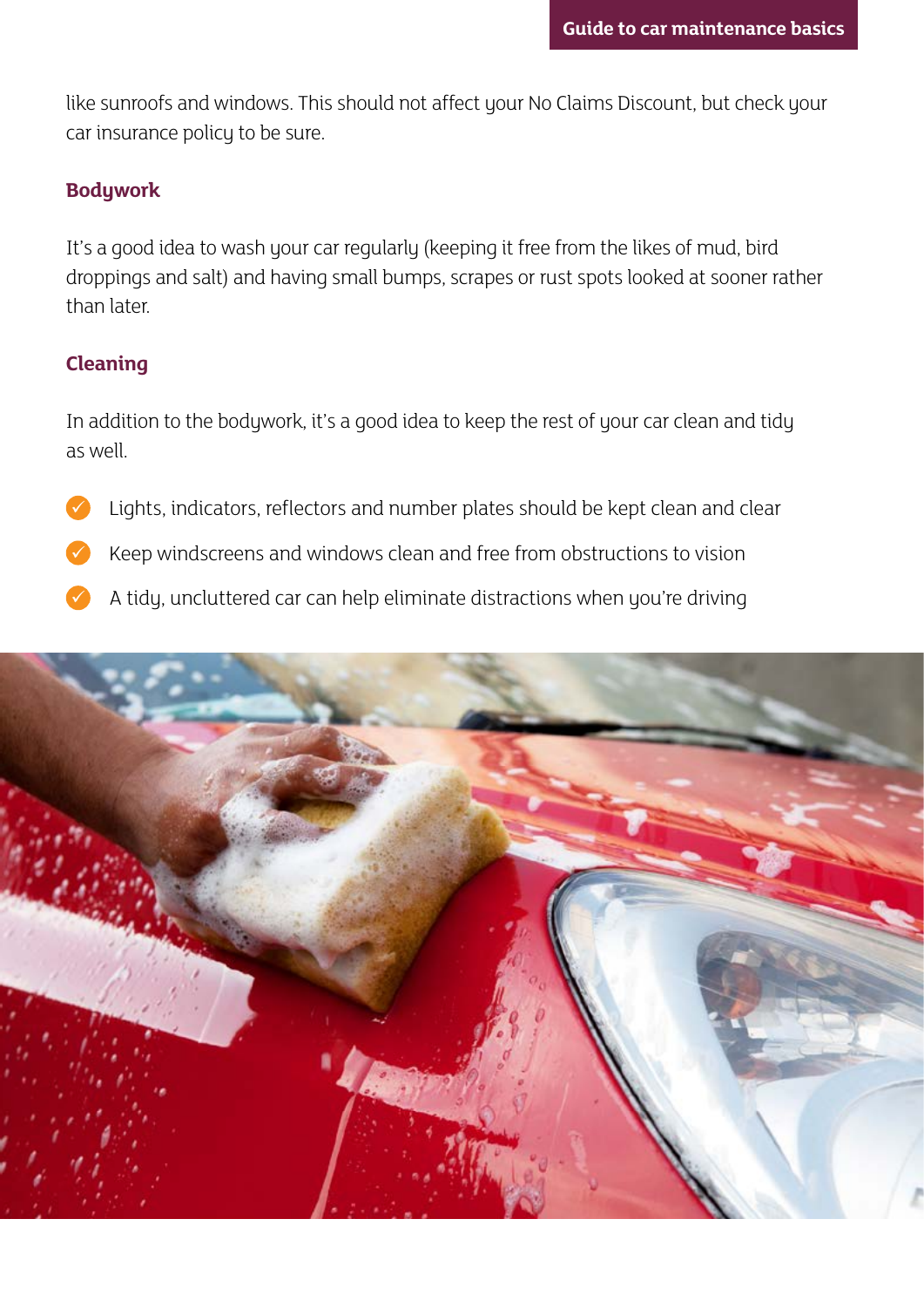# **Tool kit and in-car essentials**

Even new cars can encounter problems on the road, so it's worth being prepared. We've listed some suggested items below that you might want to keep in your car.

### **Car care basics**

- Jack
- Puncture repair kit
- Tyre wrench
- Oil and other engine fluids
- Jump leads
- Reflective triangle
- Wheel lock opener
- Multi-tool
- Screen wash

In the event of a breakdown, you should place your warning triangle at least 45 metres (147 feet) behind your vehicle, on the same side of the road.

### **In-car travel essentials - year-round**

- **Water**
- Sunglasses you can encounter glare in all types of weather
- Flashlight a wind-up one is most reliable
- Hands-free set for your phone
- Multi-use car charger
- Small change or a phone card (in case you're out of mobile range)
- Up-to-date maps / GPS kit
- Jumper cables
- Manufacturer's handbook

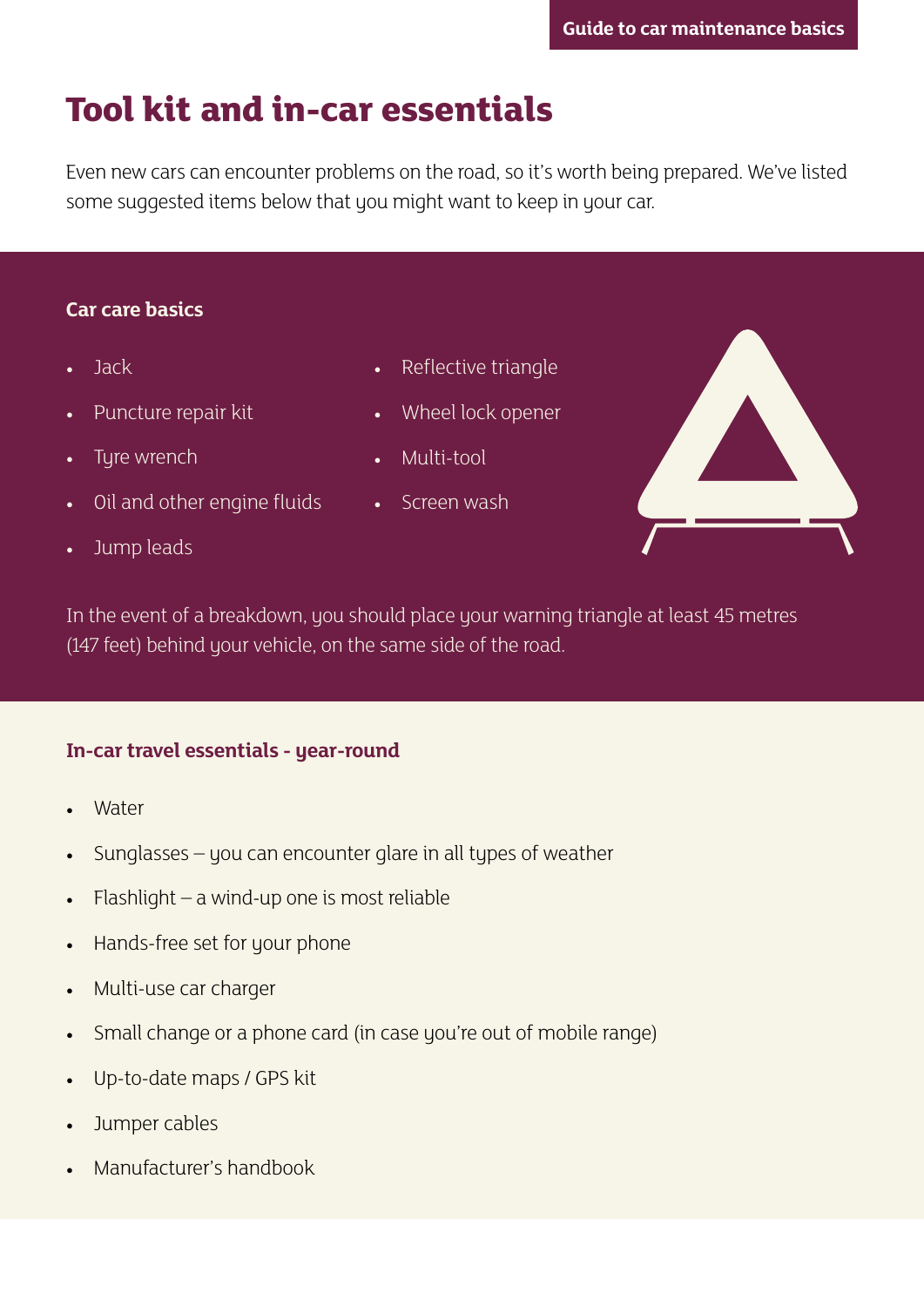### **Additional in-car essentials for winter**

- Thermal blanket
- Gloves
- Foldable snow shovel
- Emergency food / thermos
- Cardboard / de-icing salt
- Snow chain / winter tyres

**Health and safety kit**

- First aid kit
- Small fire extinguisher
- High visibility vest

## **Dashboard warning lights**

Generally, if a warning light comes on when driving, or doesn't switch off shortly after you've started the engine, you should stop when it's safe to do so and investigate / seek assistance from a local garage if possible.

Your manufacturer's handbook should provide full details on warning lights, which can vary from car to car. However, we've listed some of the more common ones below:

### **Battery charge**

This light indicates that there is an issue with your battery charging system. If it comes on, you should get off the road as soon as it is safe to do so and switch your engine off, then seek assistance.



### **Oil pressure**

If the oil light comes on or stays on, you need to top up your oil level. If the light illuminates and you find that your oil level is correct, seek assistance.